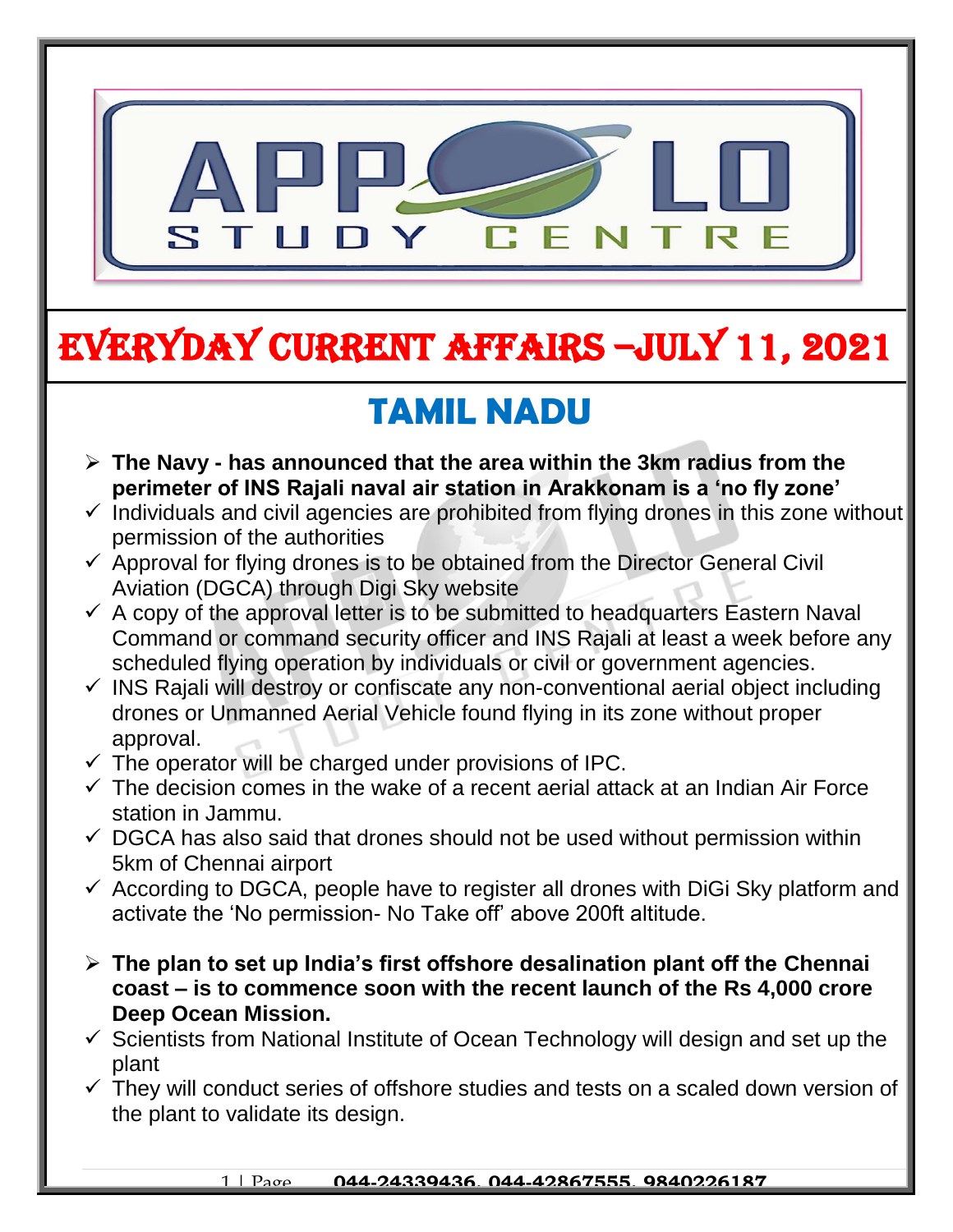- $\checkmark$  Earlier, the plan was to set up the desal plant around 40km off the Ennore coast with a capacity of 10 million litres a day.
- $\checkmark$  The plant will work on indigenous low temperature thermal desalination (LTTD) technology and will be powered by ocean thermal energy conversion (OTEC) technology.
- $\checkmark$  Both technologies use the temperature gradient of ocean water -- warmer surface water and colder deep-sea water --for generating potable water and electricity.

| <b>ABOUT THE PROJECT</b>                                                                                                                                                                              | The country's first offshore self-powered desalination<br>plant has been planned off Chennai coast                                                                                                                                                                                                                                                                                                                                                                                                                                          |                                                                                                                                                                                                                                 |
|-------------------------------------------------------------------------------------------------------------------------------------------------------------------------------------------------------|---------------------------------------------------------------------------------------------------------------------------------------------------------------------------------------------------------------------------------------------------------------------------------------------------------------------------------------------------------------------------------------------------------------------------------------------------------------------------------------------------------------------------------------------|---------------------------------------------------------------------------------------------------------------------------------------------------------------------------------------------------------------------------------|
| $\triangleright$ To be designed and set up by NIOT, the<br>plant will be one of the components of the<br>₹4000cr Deep Ocean Mission recently<br>approved by the Centre                                | <b>How does LTTD work?</b><br><b>LTTD</b> uses the temperature<br>gradient in the ocean water<br>to evaporate warmer surface<br>water at low pressure and<br>condense the resultant<br>vapour with the cold water<br>pumped from the deep sea to<br>make potable water<br>$\blacktriangleright$ LTTD plant will require an<br>evaporation chamber, a<br>condenser, pumps and<br>pipelines to draw warm and<br>cold water and vacuum<br>pumps to maintain the plant<br>at low pressures<br>$\blacktriangleright$ The present desal plants in | Chennai run on reverse<br>osmosis technology which<br>disposes concentrated brine<br>that harms marine life                                                                                                                     |
| It will run on environmental-friendly and<br>indigenous Low Temperature Thermal<br><b>Desalination technology</b>                                                                                     |                                                                                                                                                                                                                                                                                                                                                                                                                                                                                                                                             | <b>How does OTEC work?</b><br>The principle is similar to<br>LTTD<br>$\triangleright$ Warm surface water is<br>converted into steam to drive<br>a turbine and generate power                                                    |
| It will be powered by Ocean Thermal<br><b>Energy Conversion Technology (OTEC)</b>                                                                                                                     |                                                                                                                                                                                                                                                                                                                                                                                                                                                                                                                                             |                                                                                                                                                                                                                                 |
| NIOT will conduct studies on offshore<br>components like pipelines and moorings<br>before conducting tests on a scaled down<br>version of the plant to prepare a new design<br>for the offshore plant |                                                                                                                                                                                                                                                                                                                                                                                                                                                                                                                                             | $\blacktriangleright$ Exhaust steam from the<br>turbine is condensed back to<br>water using cold water<br>drawn from the deep sea. The<br>resulting water is pure and<br>the OTEC plant can double-up<br>as desalination plants |
| Earlier, the plan was to setup a 10MLD plant<br><b>40km off Ennore coast</b>                                                                                                                          |                                                                                                                                                                                                                                                                                                                                                                                                                                                                                                                                             |                                                                                                                                                                                                                                 |

- $\checkmark$  A temperature gradient of 15°C was needed to operate the desal plant for which the researchers need to go around 50km into the sea to find suitable cold water.
- $\checkmark$  This is a tough task which is not done by any country yet and is estimated to cost around Rs 2,500 crore.
- $\checkmark$  The phase-1 of the Deep Ocean Mission, which has six components, is expected to go on for three years and phase-2 for two years.
- $\checkmark$  In the desal plant, warm sea surface water is vaporised at low pressure and then condensed with cold water pumped up from a depth of 1000 metres to make drinking water.
- $\checkmark$  The OTEC technology works on a similar principle where warm water is converted into steam to drive turbines and generate electricity.
- $\checkmark$  The exhaust steam is condensed into water, which is pure and potable.
- **A terracotta container with an intricately designed band running along its outer surface – has been unearthed at the archaeological site at Keeladi in Sivaganga during the seventh phase of excavation**
- $\checkmark$  It is yet to be established whether this is part of a ring well or grain storing unit, as it has many layers.
- $\checkmark$  Minister for industries, Tamil official language, Tamil development and archaeology Thangam Thennarasu revealed the image of the interesting artifact on social media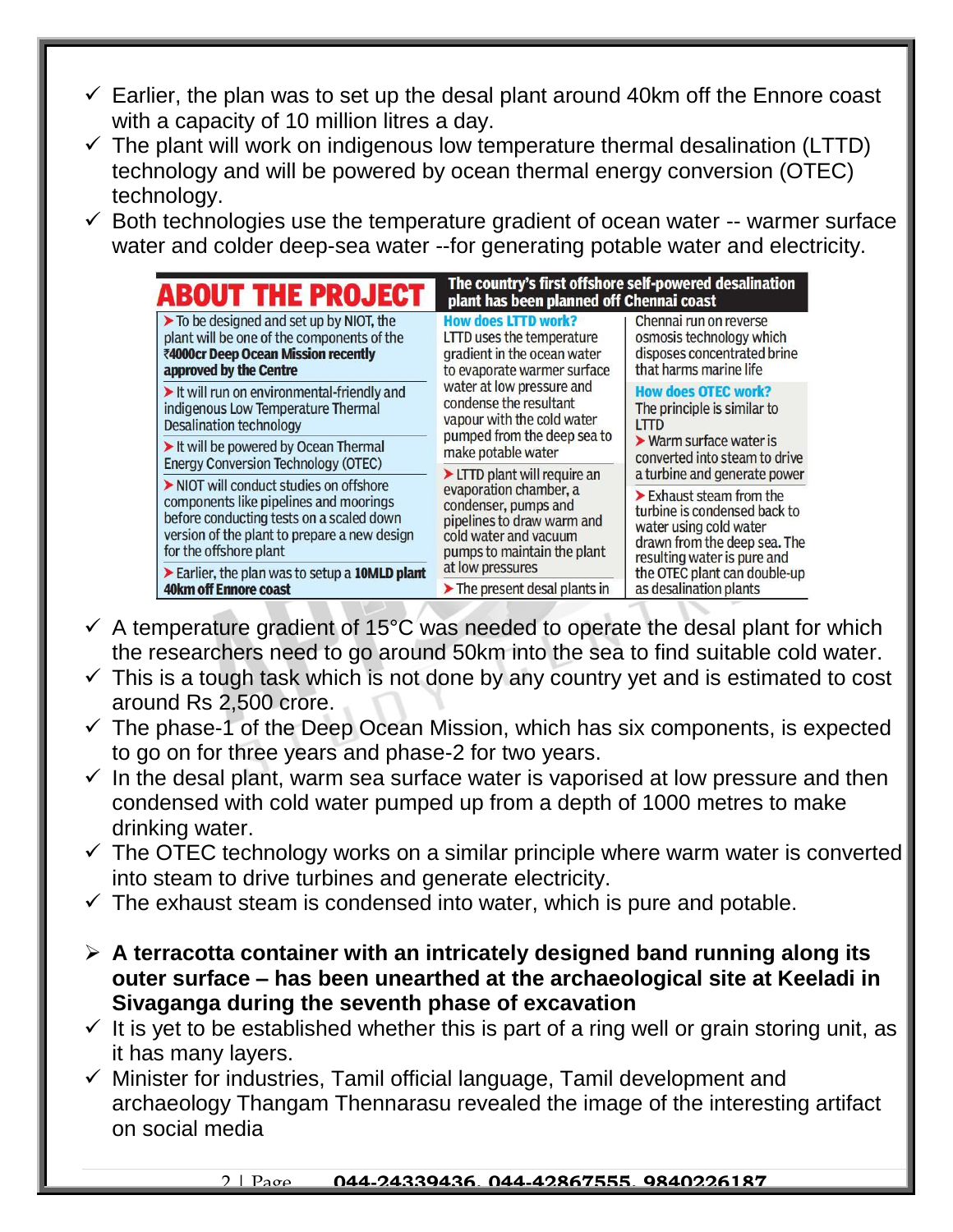

- $\checkmark$  The container with designs was the latest find at the site, and the Minister added that Keeladi continues to be a treasure trove beyond imagination.
- $\checkmark$  The newly identified container is 77cm in diameter, and has a two centimeter thick rim.
- $\checkmark$  The decorations on the container have depressions such as thumb impressions and another has a band which has been equally divided into small squares, with deep lines in between.
- $\checkmark$  It is yet to be confirmed if the structure was a part of a ring well, many of which have been found in Keeladi for storing water or grains.
- $\checkmark$  The ring wells unearthed in Keeladi, have an interlocking system where sand cannot enter the wells, but air and water could percolate through them.
- $\checkmark$  It is believed that these structures helped inhabitants of Keeladi to have more permanent dwellings and as they had water and did not have the need to migrate during droughts.

### **STATES**

- **Ladakh - has become the first Union Territory to vaccinate all residents and the migrant labourers, hotel workers and Nepalese citizens who live there, with the first dose of Covid-19 jab.**
- $\checkmark$  As many as 89,404 people from eligible age groups, including 18-44 years, have been administered the first dose.
- $\checkmark$  The second dose has been given to 60,936 people within three months of starting the third phase of vaccination
- $\checkmark$  In spite of Ladakh's low population, this is a difficult task in view of the region's challenging terrain, extreme weather and isolated centres of population — many of which are difficult to access.
- $\checkmark$  A total of 6,821 Nepalese citizens living in the UT were among those vaccinated.
- **On July 10, the Assam cabinet – announced the creation of a "Department of indigenous faith and culture" to protect the culture and practices of people belonging to tribal and other indigenous communities.**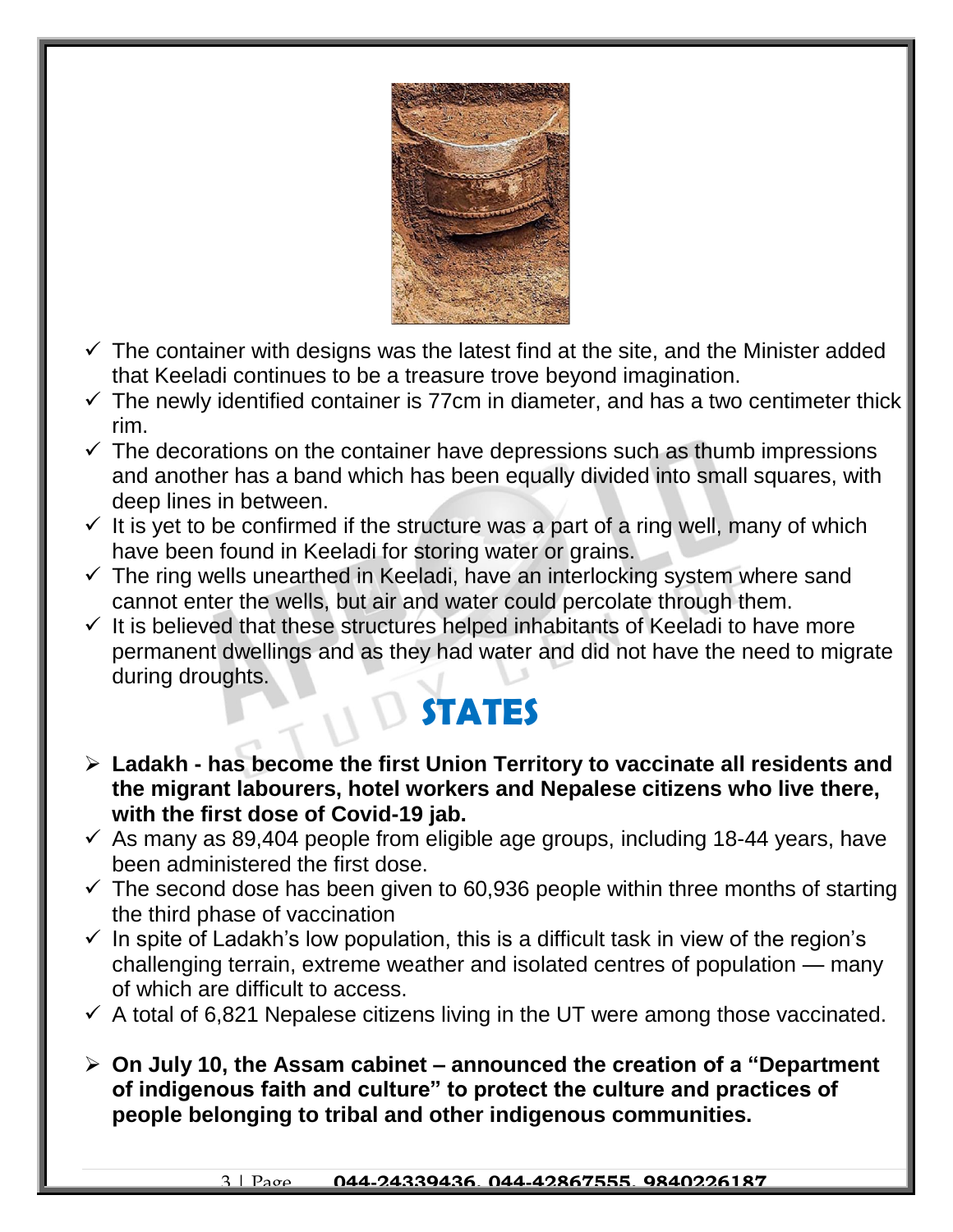- $\checkmark$  The department's immediate priority would be areas of the state inhabited by illegal Muslim immigrants
- $\checkmark$  Chief minister Himanta Biswa Sarma said people of "all indigenous faiths" would be benefited by the scheme that will be launched by the department.
- $\checkmark$  The communities identified for schemes include the Bodos, tea tribes, Morans, Mottocks, Rabhas and Mishings.
- $\checkmark$  In another major decision on administrative and financial reforms, Sarma said the cabinet had decided that departmental committees could henceforth approve schemes with allocations up to Rs 2 crore.
- $\checkmark$  This will eliminate red tape and help officials take faster decisions on new projects
- $\checkmark$  Departmental committees will be headed by the commissioner of the department concerned.

## **APPOINTMENTS**

 **Eric Garcetti, a Democratic Party insider from California and Mayor of Los Angeles - was nominated by President Joe Biden to serve as the new US ambassador to India in New Delhi on July 8**



- $\checkmark$  He will take up the assignment as the 26th US ambassador to India after Senate confirmation that is expected to be a formality
- $\checkmark$  Garcetti succeeds Kenneth Juster, who returned to Washington after serving for four years from 2017 to 2021.
- $\checkmark$  Garcetti, 50, is considered close to both President Biden and vice-president Kamala Harris.
- $\checkmark$  As Mayor of America's second largest city, which is also home to Hollywood, he urged Biden to run for president in 2016, and served as a co-chair of his 2020 presidential campaign.
- $\checkmark$  He was also one of four members of the vice-presidential search committee that picked Kamala Harris as Biden's running mate in 2020.
- $\checkmark$  As Mayor, Garcetti led LA's successful bid to return the summer Olympic Games to American soil for the first time in three decades.
- $\checkmark$  He served 12 years as an Intelligence Officer in the US Navy Reserve Component, before retiring in 2017 as a Lieutenant.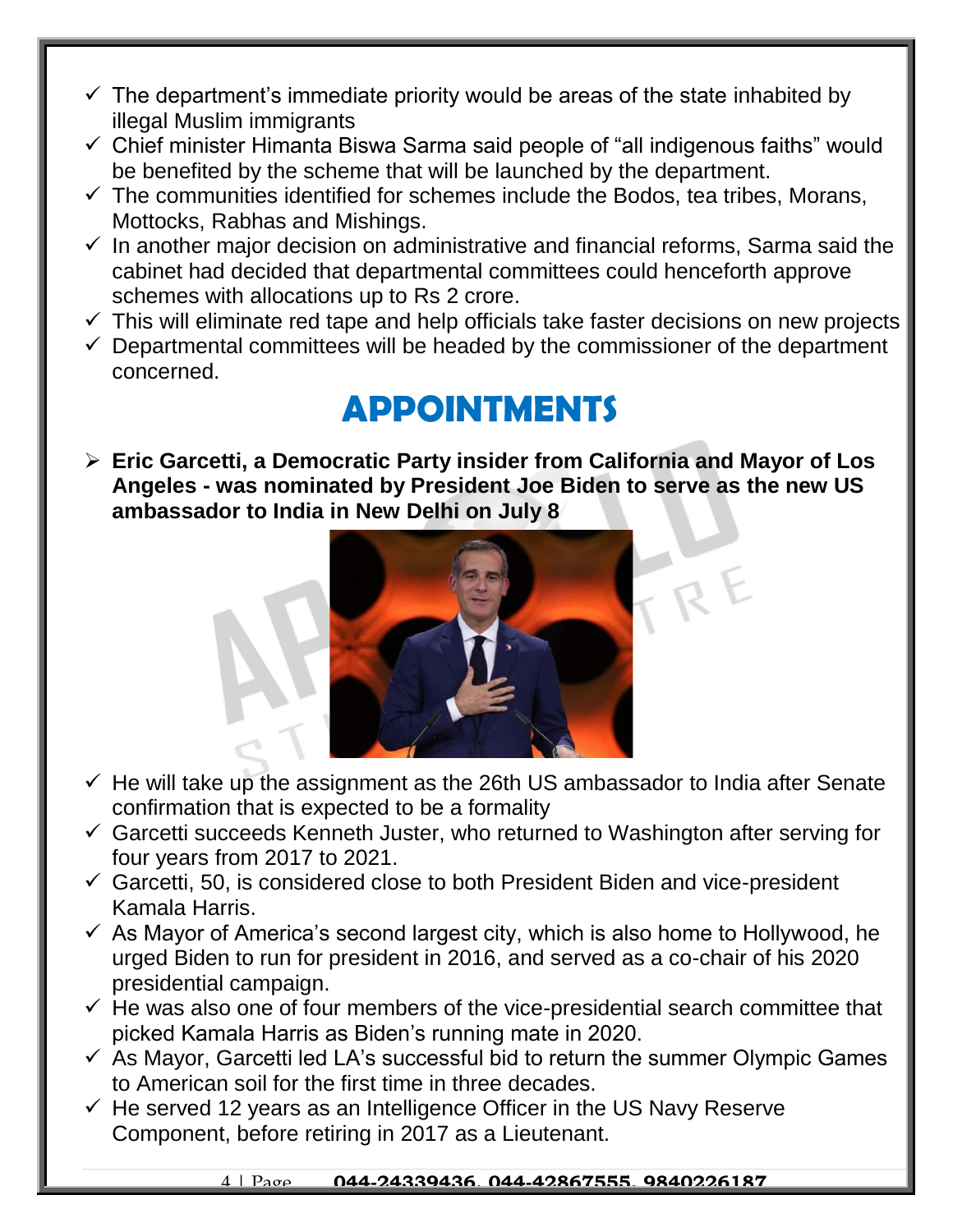$\checkmark$  Garcetti is a big supporter of immigrants, speaking during the 2016 Democratic convention of his "average Mexican-American, Jewish-Italian" heritage

#### **OBITUARY**

 **Doyen of Ayurveda and managing trustee of Kottakkal Arya Vaidya Sala (AVS), Dr P K Warrier - passed away in Kerala on July 10, a month after celebrating his 100 birthday on June 8.** 



- $\checkmark$  Warrier breathed his last at the Ayurvedic hospital and research centre of AVS at Kottakkal situated near his Kailasa Mandiram residence
- $\checkmark$  President Ram Nath Kovind and PM Narendra Modi condoled his demise.
- $\checkmark$  Warrier was honoured with Padma Shri in 1999 and Padma Bhushan in 2010.
- $\checkmark$  Dr P K Warrier played a monumental role in popularizing Ayurveda across the world and in building a bridge between traditional Indian systems of healing and modern science
- $\checkmark$  Warrier's centenary birthday celebrations 'Satapoornima' was held online in June to comply with Covid-19 guidelines.
- $\checkmark$  Warrier himself had tested Covid positive last month but was discharged on June 17 after recovery.
- $\checkmark$  He led the Arya Vaidya Sala for over six decades, turning the 116 year-old charitable trust into a synonym for excellence in Ayurveda
- $\checkmark$  Born on June 5, 1921 at Kottakkal, Warrier went on to study ayurveda at the Aryavaidya Patalasa (currently Vaidyaratnam P S Varier Ayurveda College).
- $\checkmark$  During his student days he got attracted to the national movement and participated in the Quit India movement.
- $\checkmark$  He grew close to the Communist movement and even took a break from studies for two years but later quit active politics to become part of the illustrious Ayruvedic tradition of the family.
- $\checkmark$  He became a trustee of Arya Vaidya Sala, founded by his uncle P S Varrier in 1902, at a young age of 24 and started his career as factory manager of the medicine manufacturing plant of AVS in 1947.
- $\checkmark$  He took over the reins of AVS as managing trustee in 1954 following the demise of his elder brother P M Varier in an air crash.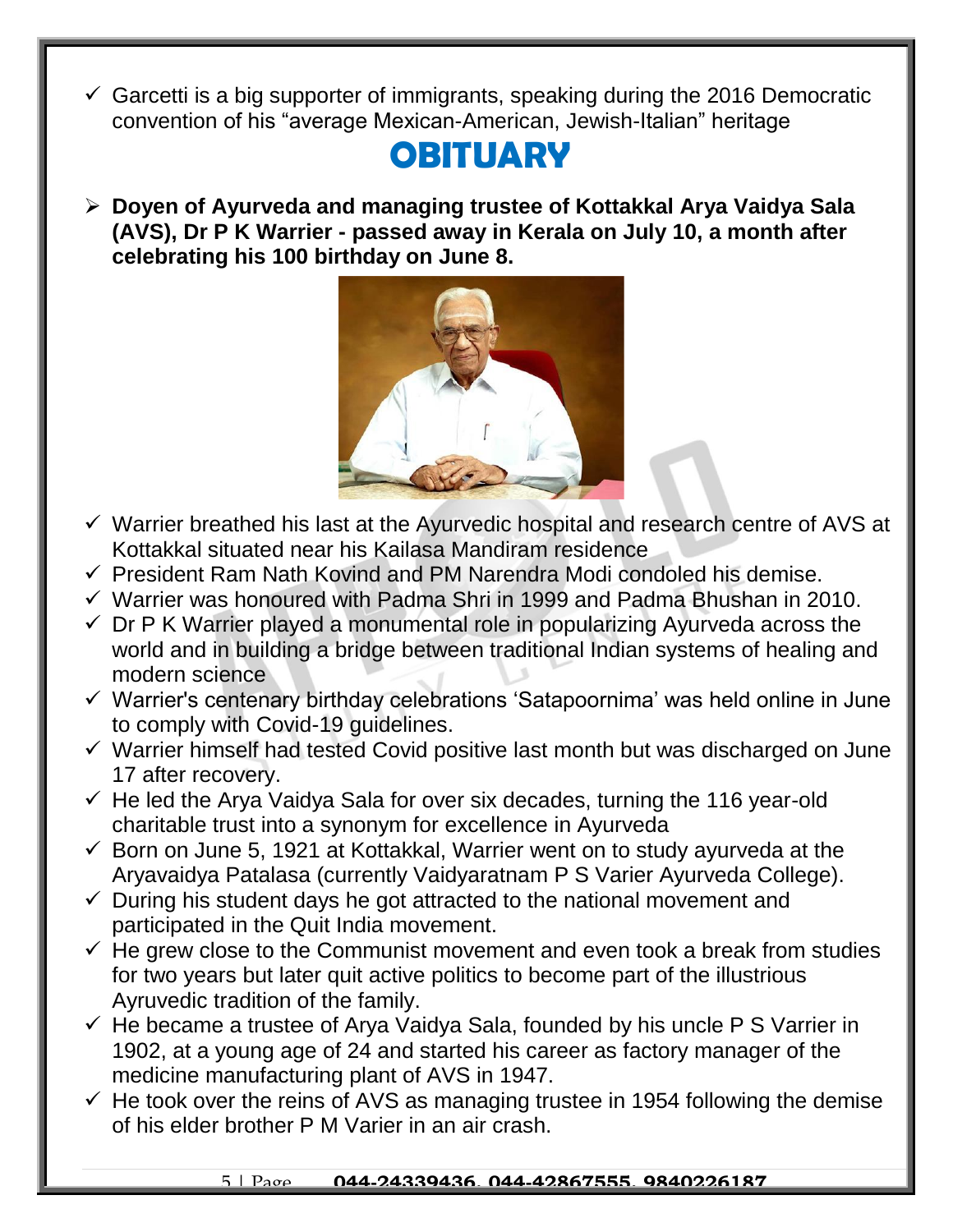- $\checkmark$  AVS, which had an annual turnover of Rs 9 lakh when he took over has grown to have a current turnover of Rs 400 crore.
- $\checkmark$  An avid learner, Warrier was keenly interested in research and development
- $\checkmark$  Under his leadership, AVS had taken up collaborative research programmes with CSIR for identifying bio active molecules and also for improving manufacturing processes.
- $\checkmark$  Warrier personally oversaw the cancer related studies being conducted at AVS and unique package of formulations were evolved for treatment.
- $\checkmark$  He also set up the Centre of Medicinal Plants Research at Kottakkal for the conservation of medicinal plants and to undertake research in the areas of phytochmistry, taxonomy and pharmacognosy.
- $\checkmark$  Warrier also initiated research activities in the fields of drug standardization, drug development and process improvement.
- $\checkmark$  At his instance, AVS has also collaborated with major Research Agencies like CSIR, DST, AYUSH and IIT in joint programmes on rasayana, herbo-metal formulations, bioactive molecules, etc.
- $\checkmark$  Warrier has coauthored the five volume treatise "Indian Medicinal Plants A Compendium of 500 Species", which is testimony to his dedication to scientific research and documentation in Ayurveda.
- $\checkmark$  Dr Warrier contributed immensely to charity, with major chunk of the income of AVS going for the charitable hospital which provides free treatment for around 1,500 outpatient patients every day.
- **On July 9, Tamil scholar and orator 'Kalaimamani' So Sathiyaseelan (88 years) - passed away in Trichy.**
- $\checkmark$  Fondly referred to as 'Sollin Selvar' after the award he received in 2015, Sathiyaseelan was known by various epithets such as Ilakkiya Peroli, Navukkarasar, Natramizh Vel, Kamba Kavalar and Tamil Neri Semmal.
- $\checkmark$  Born to freedom fighter parents on April 14, 1933, in Perambalur, Sathiyaseelan was conferred with the 'Kalaimamani' award in 2011 for his service to Tamil language.



 $\checkmark$  Beginning his service to Tamil literature and language as a school teacher and thereafter as college professor, Sathiyaseelan went on to become principal of